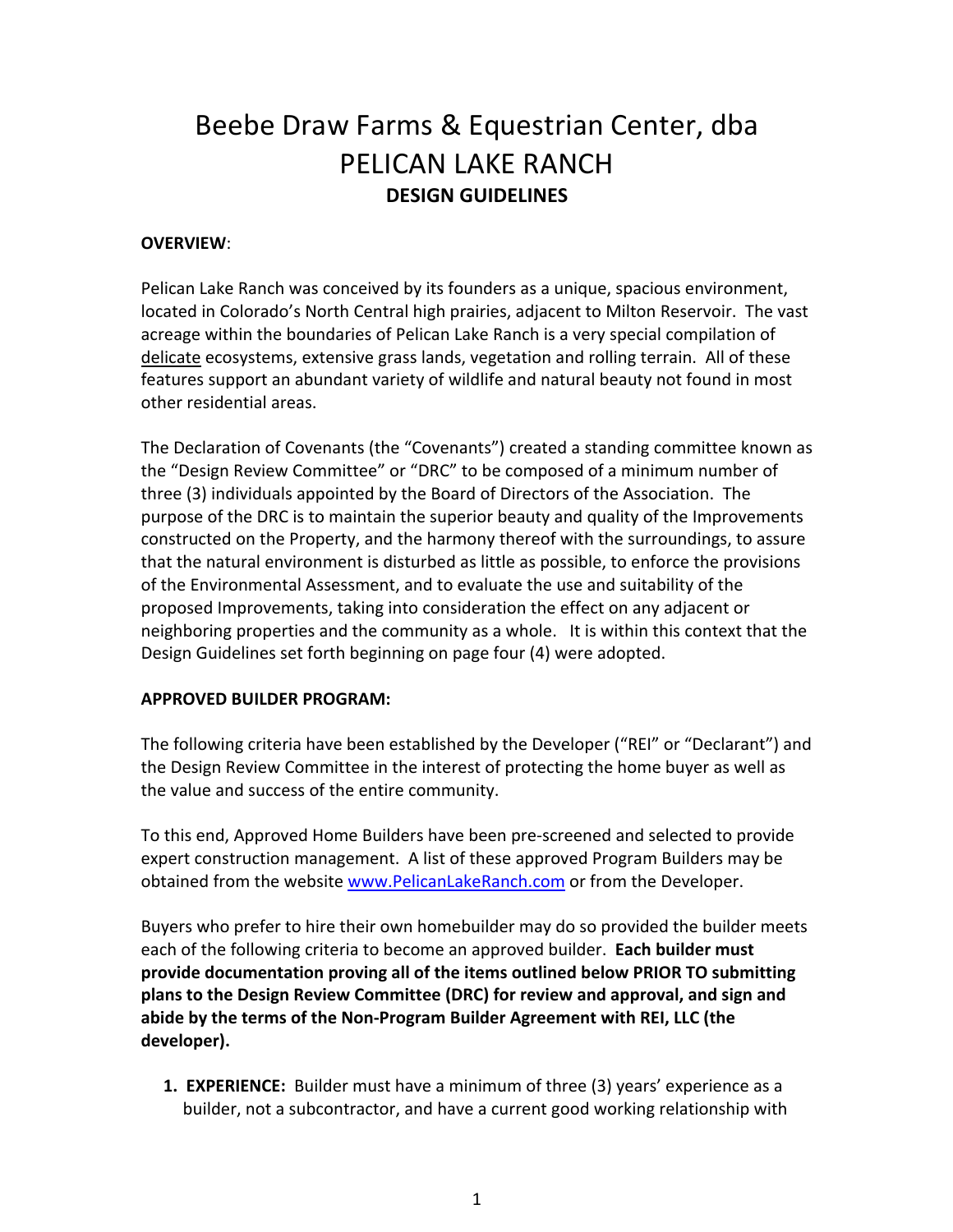home building subcontractors. A copy of the Builder's general contractor's license is to be provided. Builder must have built and closed approximately ten (10) homes, or otherwise prove that builder has the experience and ability to build a quality home in accordance with the Covenants, setback requirements, DRC guidelines and recommendations, and Weld County codes.

- **2. FINANCIAL STABILITY:** Provide letter of financial stability and ability to obtain a construction loan from a banker or lender.
- **3. WARRANTY:** Provide written One Year Warranty Program and Customer Service Procedures and provide homeowner with a third party 10-year Structural Warranty.
- **4. INSURANCE:** Provide proof of appropriate insurance policies including \$1 million general liability and workers compensation policy naming REI, LLC as additional insured.
- **5. Builder Approval to DRC:** Following review and acceptance of meeting Builder Criteria, REI will submit a Letter of Acceptance of Builder to the DRC to begin its design review process.

### **APPROVAL OF IMPROVEMENTS**:

The Covenants specify that, prior to the start of any construction, remodeling, refurbishment or alteration of the exterior of any structure all plans and specifications in connection with (a) building, exterior remodeling, rebuilding, refurbishing or alteration of a residence, including without limitation, the exterior appearance, color or texture; or (b) creation or construction of any improvements or alterations to the property, including but not limited to gardening, landscaping, planting, patio covers, awnings, solar, wind generators, sculpture or art work, driveway, sidewalk, fence, outside deck, or clearing, grading, excavating, filling or similar disturbance of the surface of the land, all of which shall require the prior written approval of the DRC (and the prior written approval of the Declarant (REI, LLC), as to initial improvements and construction, **installed** or located on a lot where such improvements did not previously exist).

Questions about submittal requirements shall be directed to the Management Company.

#### **SUBMITTAL OF PLANS**

This process begins with the applicant's submission to the Association Manager, MSI, who will submit to the DRC and Declarant, if Declarant's approval is required as in new construction, a Design Review Request (DRR) with all applicable attachments specified in the Documentation Submission Checklist attached at end. This form may be obtained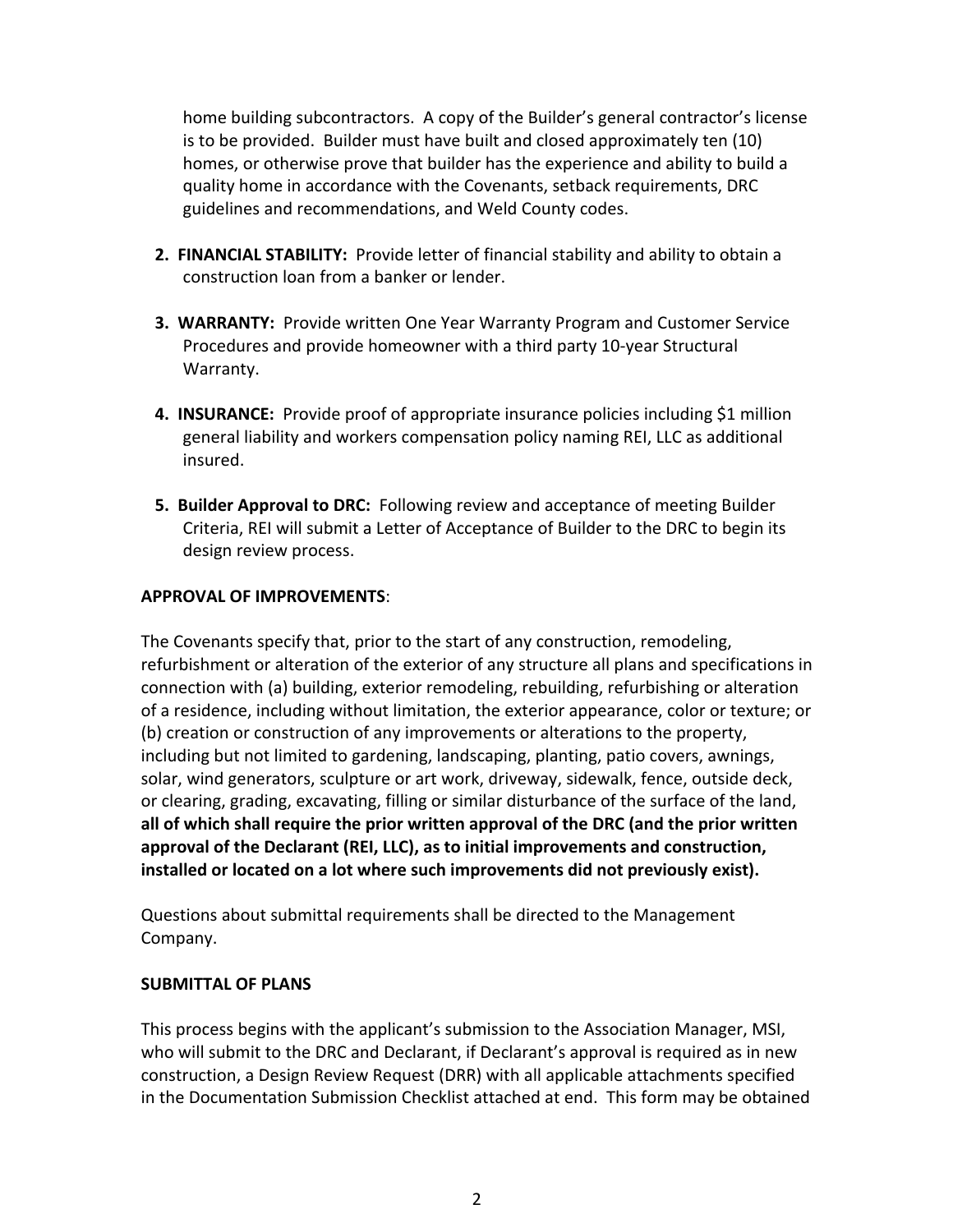by contacting the Association Manager and, when completed, submitted to the Association Manager for distribution to the members of the DRC and/or Declarant. The Association Manger will:

- 1) Submit to REI, LLC any DRR's requiring Developer approval
- 2) Review all DRR's and the attached documents provided as required per the Document Submission Checklist along with all other required pictures, documents, and checklists for completeness before forwarding to the DRC.
- 3) Request any additional information needed from the applicant.

The DRC (and, if applicable, by the Declarant) has up to thirty (30) days to review and either approve, approve with conditions, or deny the DRR, and notify the applicant of the decision, or notify the applicant that additional information is required and suspend the submittal until receipt of said information. If additional information is requested from the applicant and no response is received within fifteen (15) days the DRR shall be considered rejected.

Any changes from the approved DRR will require resubmittal to the DRC prior to construction beginning or continuing. If the Owner fails to submit, resubmit or the Improvement as built does not conform to the Improvement as approved by the DRC the Owner may, at his or her expense and cost, be required to restore the Lot to substantially the same condition as it existed prior to the commencement of the Improvement as described in Section 8.12 of the Covenants or correct the improvement to conform with the approved DRR.

It is strongly recommended that the applicant complete the Design Review process first before attempting to seek approvals and permits from Weld County.

**WHAT DOCUMENTATION, FORMS & CHECKLISTS TO SUBMIT:** (Check Lists, attached at end.)

- 1.) Design Review Request Form (DRR), which can be obtained from the management company MSI or the Community Information and Sales Center must accompany every request;
- 2.) New Residence Construction Check List, Secondary Structure Check List or Landscape Review Check List;
- 3.) Submit one (1) set of construction Plans in .pdf format so that they can be emailed, including elevations and specifications of materials, textures and colors, or provide two (2) sets of full size construction plans the Developer and Management Company. The construction plans must show dimensions and square footages;
- 4.) DRR submissions must include a surveyed plot plan, or if unavailable, scaled plans and drawings showing location of all existing and proposed building(s),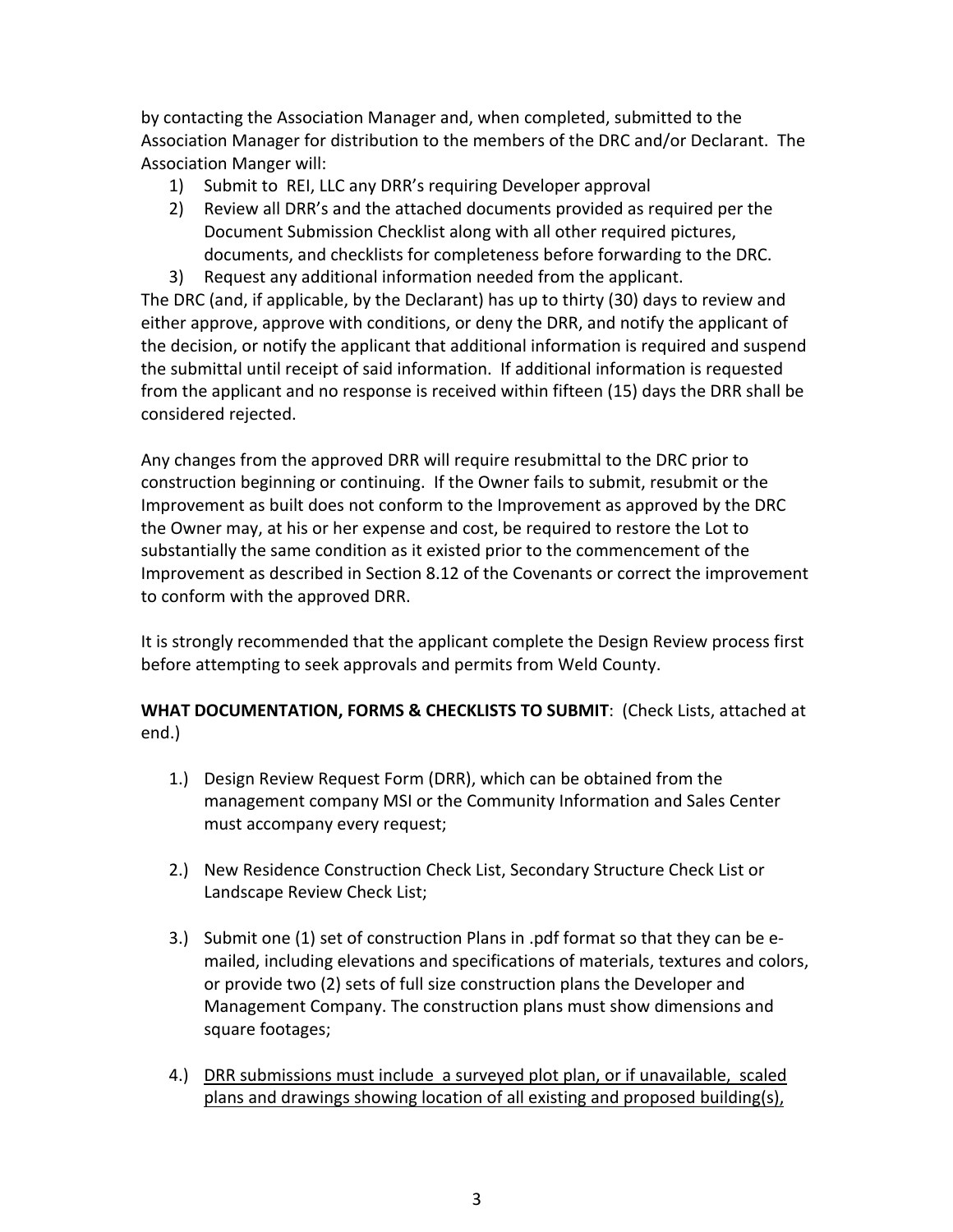$diveway(s)$ , landscaping, fences, and secondary structures showing adherence to the fifty (50) foot setbacks from all outer lot lines and three hundred (300) foot setback from any oil and gas above ground facility and thirty-five (35) foot setback from any underground flow or transmission lines;

- 5.) These plans shall accurately depict the footprint of all structures, in relation to property boundaries and adjacent structures or utilities, designating those that are exiting vs those that are proposed, noting the dimensions and square footages.
- 6.) Houses of the same model and roof profile are required to have a minimum of two (2) lots spacing between them, regardless if they are mirror images or have other cosmetic changes. Houses of the same model with different roof profiles or elevations are required to have a minimum of one (1) lots spacing between them and have other cosmetic differences. Lot spacing is the number of lots between similar houses counted by the shortest distance along either side of the connecting street(s).
- 7.) Plot plans must be provided with each request and shall specify the lot acreage, the location of all lot lines and setbacks, driveways, irrigated areas and landscaping features including fences.
- 8.) In those applications that call for projects which have size restrictions such as secondary garages, barns, paddock areas, fencing, or irrigated areas, the dimensions and enclosed square footage shall be pre-calculated and specified on the plans or drawings.
- 9.) Color and material samples shall also be furnished, and referenced on plans or drawings. Colors of all existing structures must be submitted when exterior colors on any of the structures are changed.
- 10.) All submitted documentation, plans, drawings and color/material samples are not-returnable to the applicant by the DRC following its review.
- 11.) Pictures of front and rear elevations existing structures must be provided when requesting additional structures. Drawings and elevations of proposed structures must be included.

#### **DESIGN GUIDELINES:**

The purpose of these guidelines is twofold:

1. They exist to provide for the integration with and enhancement of the natural beauty of this diverse landscape while introducing a cohesive built environment.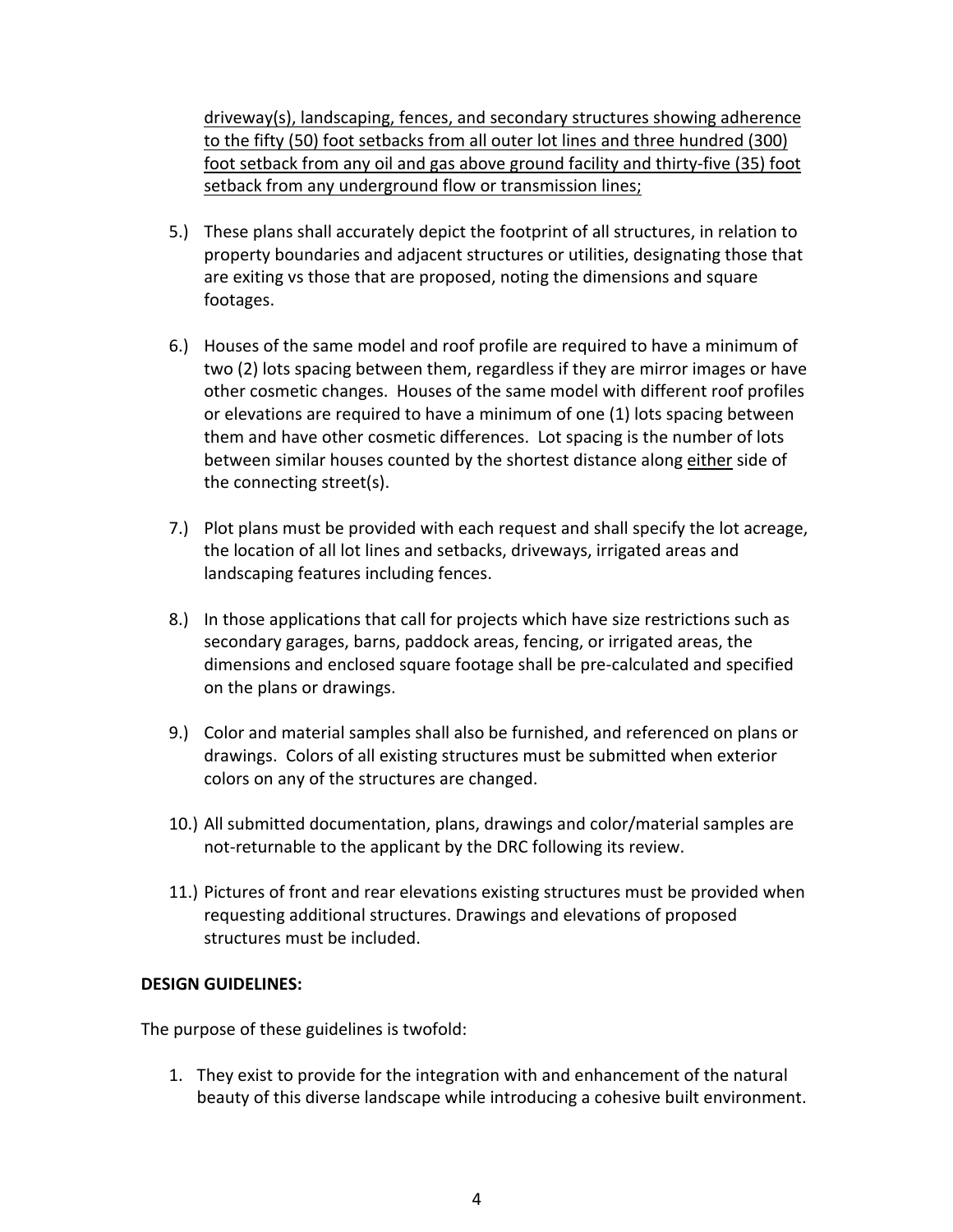2. They serve to help new residents minimize the frustrations already inherent in the new-home planning and construction process.

The following sections contain important criteria which should be considered in preparing the Design Review Request:

## **❖** SURVEY, SITING and SETBACKS:

When submitting plans and specifications, it is imperative to include a set of completed plans, specifications and color/material/texture samples and a surveyed plot plan which documents the precise footprint of the structure's placement on the lot, and demonstrates adherence to easements and setbacks.

Minimum setbacks for residences are fifty (50) feet from all exterior lot lines and at least three hundred (300) feet from oil and gas facilities including wells, separators, tanks, and other oil and gas facilities; and a minimum of thirty-five (35) feet from any flow lines or transmission lines. This includes all building structures including but not limited to, residences, garages, barns, outbuildings, and storage facilities. The only setback that applies to fences is the fifty (50) foot setback from exterior lot lines.

If a surveyed plot plan cannot be furnished, it is imperative to substitute accurately scaled plans and drawings. Hand drawn plans for home owner improvements are acceptable if they are drawn to scale, include all dimensions and are clearly legible and include all elevations (front, sides, & rear) and pictures when possible. If they do not meet these criteria they will be rejected.

#### $\cdot$  *CONSTRUCTION SITE MANAGEMENT:*

It is critical to adhere to the language in the Covenants which requires that the **natural environment is disturbed as little as possible, and to locate the** residence in such a way as to minimize damage to existing terrain, foliage and natural growth and take advantage of the topography.

These requirements are in place principally to protect the delicate grass and vegetation in this sandy soil environment. It is extremely difficult to reclaim the natural vegetation disturbed during the construction phase and blowing sand becomes a negative issue for surrounding properties.

It is recommended that the owner hold the builder accountable for damage to the land outside a pre-determined zone surrounding the footprint of the structure, and begin repair work as soon as practical after taking possession.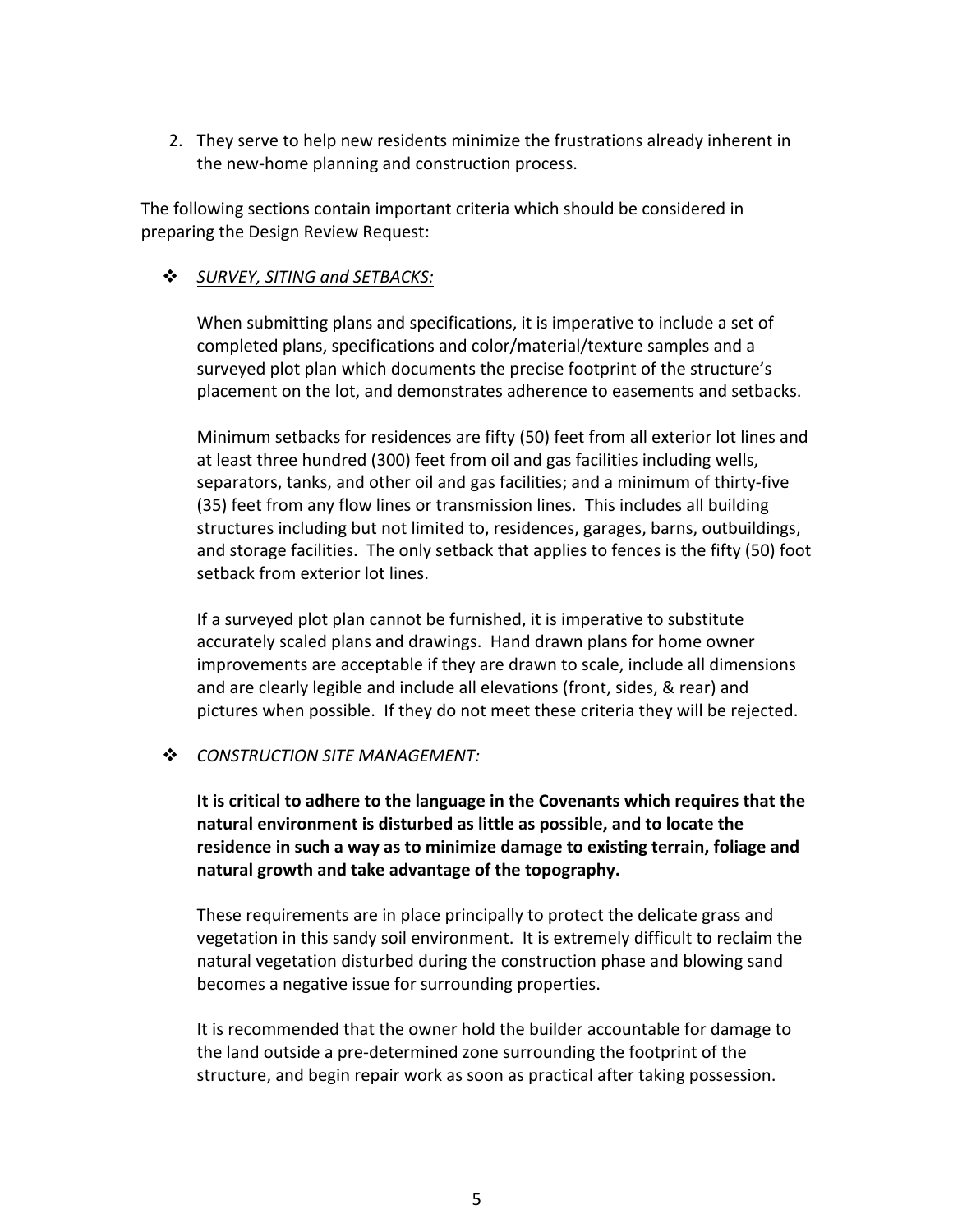The builder should leave the construction zone smooth, with natural contours and reclaim all areas not planned to be landscaped with native seeding incorporating straw crimping or other methods to secure the soil. Driveway access to the property from the street must not interfere with the drainage configuration set forth in the PUD Plan. Culvert pipes to cross road ditches or swales to gain access to the lot shall be installed so as to not interfere with the drainage plan.

A Pre-construction meeting with a representative from the DRC may be required.

## $\div$  *HEIGHT RESTRICTION & MINIMUM SQUARE FOOTAGES of the PRIMARY RESIDENCE:*

No residence shall exceed the lesser of two and one half  $(2-\frac{1}{2})$  stories or thirty (30) feet in height above front-yard final grade contiguous to the foundation.

A one-story residence must exceed fifteen hundred (1,500) square feet on the main level exclusive of garages, porches and patios, or other unfinished space.

A two-story residential structure must have at least one thousand (1,000) square feet at grade on the ground level and at least an additional eight hundred (800) square feet on the second floor. However, if the structure has a full basement, the minimum area on the second level must not be less than six hundred (600) square feet.

A split-level residence with two or more levels above grade must have a minimum of sixteen hundred (1,600) square feet on the above ground levels.

These dimensions are considered to be minimums, and every effort should be made to exceed them in order to enhance a built environment that is consistent with the vast space and large lots available at Pelican Lake Ranch.

#### v *HEIGHT & SIZE MAXIMUMS FOR ALL SECONDARY STRUCTURES:*

Secondary structures including garages, shops, sheds, outbuildings, and barns as described below shall not exceed the lesser of the footprint of the Residence or twenty-five hundred (2,500) square feet. The height of secondary structures shall not exceed the maximum allowable height of the residence. All structures must be separated by a minimum of fifteen (15) feet from any other structure. The length of the structure shall not exceed three (3) times the width of the structure and it is preferred that length and width dimensions are similar or other architectural features are added to minimize long flat wall surfaces. Sidewall height shall not exceed sixteen (16) feet. If sidewall height exceeds twelve (12) feet additional evergreen trees, with a minimum height of five (5)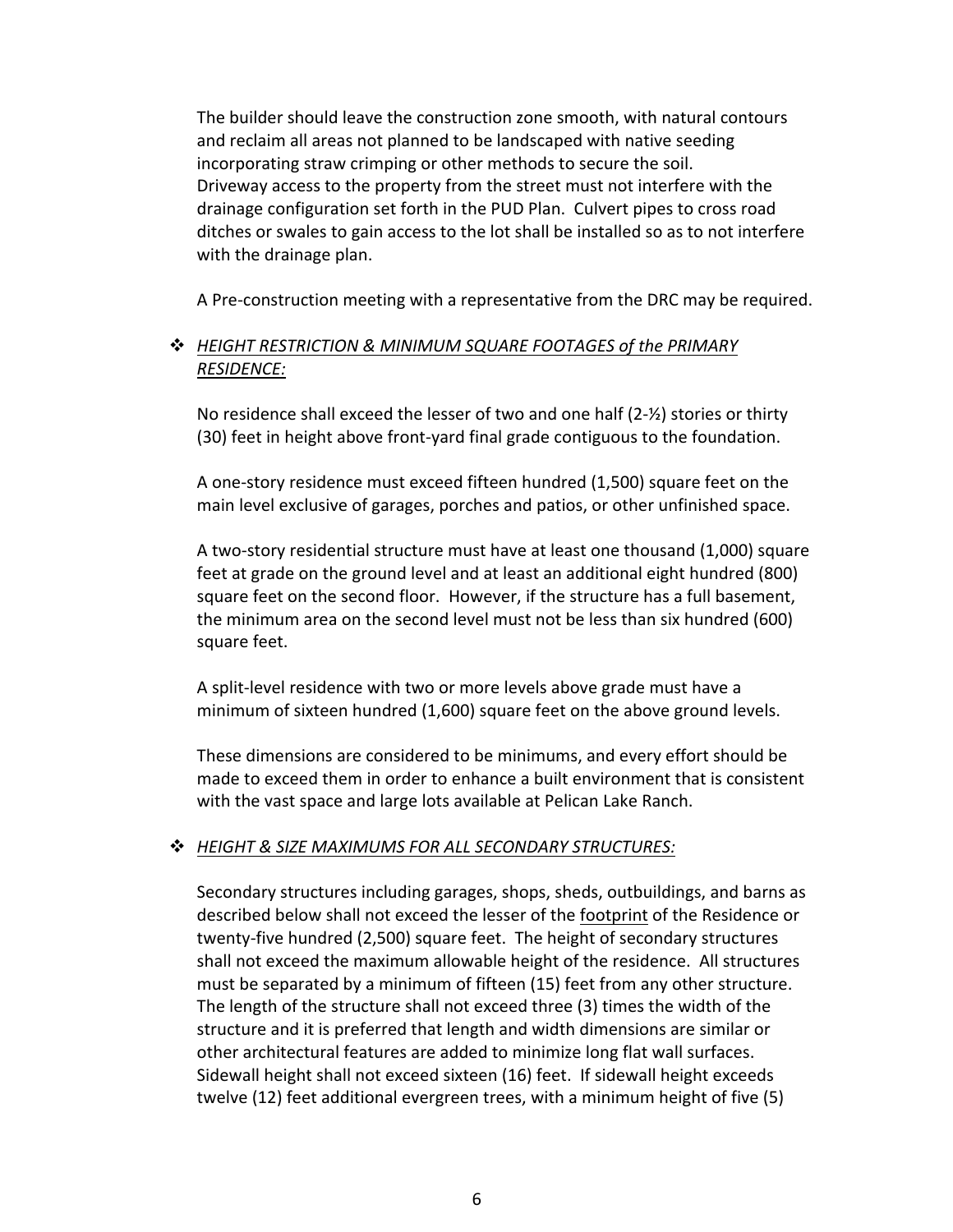feet, must be planted to fully screen the structure when the trees are mature. Sidewalls with garage door spacing less than twenty-five (25) feet between doors are not required to be screened. Screening shall consist of trees planted in a double row offset pattern with tree spacing less than the diameter of the selected tree at maturity, but not to exceed thirty (30) feet between trees in each row. The spacing between rows shall be two-thirds  $(2/3)$  of the spacing between trees. Trees planted to screen a structure cannot be used to satisfy the minimum landscaping requirements. Dead trees must be removed immediately and replaced during the next planting season if needed to maintain the screening requirements. Below is a typical planting pattern for five (5) feet tall Austrian Pine trees with an assumed thirty (30) foot diameter at maturity.



The maximum number of secondary structures is three  $(3)$ , of which only one  $(1)$ can be a barn, only one (1) can be a secondary garage/shop, and two (2) can be sheds or outbuildings.

The maximum area of all secondary structures combined should not exceed four percent (4%) of the total lot area.

Footprint of the Residence includes the ground floor living space, attached garage(s) and attached patio(s) that are covered by the residences roof or upper deck.

GARAGES: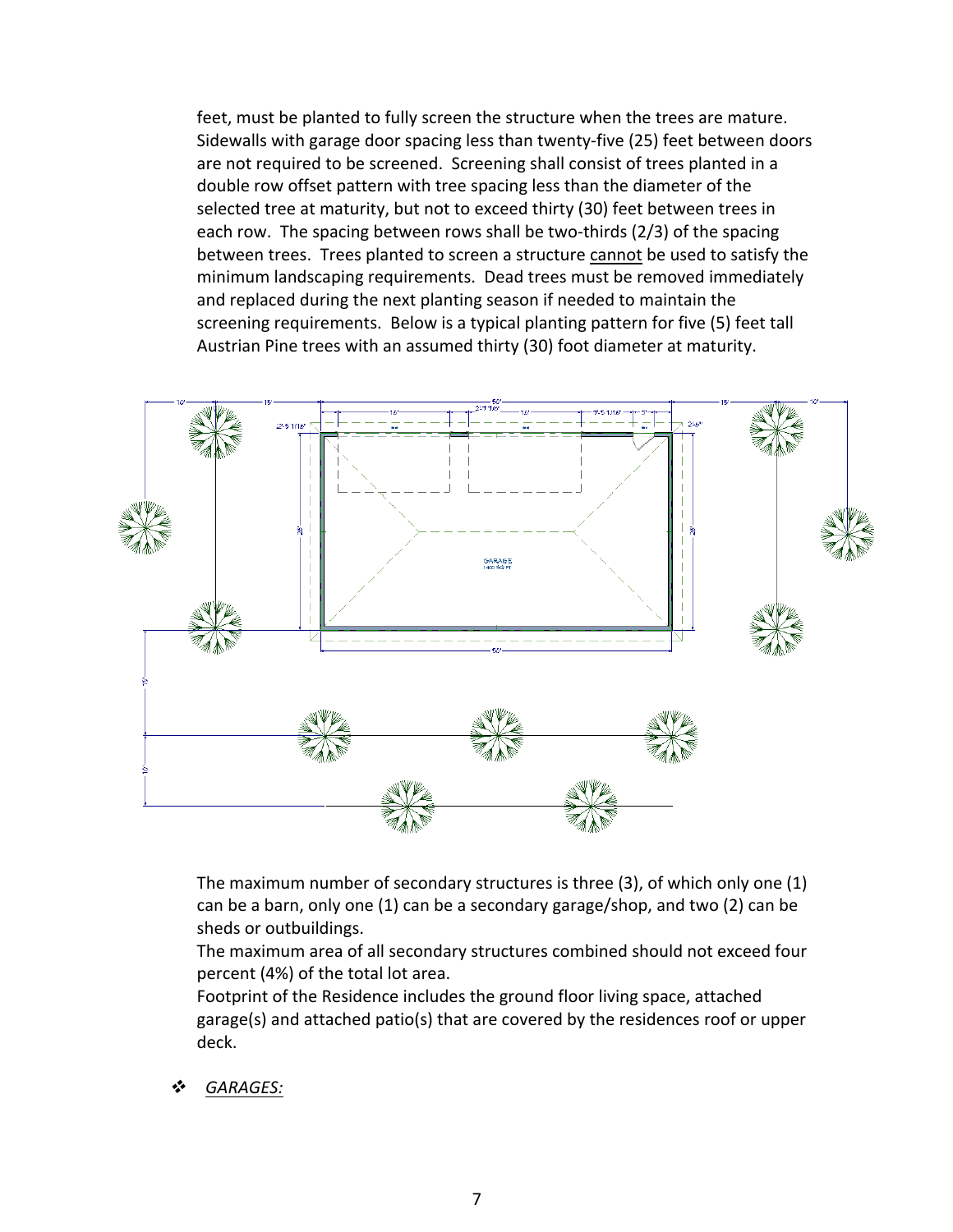Primary garages shall be attached to the Residence, and constructed at the same time as the home. Secondary garages are optional, and are generally detached from the home. Secondary garages shall only be permitted if approved by the Developer and DRC.

The residence primary garage should be large enough to enclose and park at least three (3) passenger vehicles. Each of the three vehicle spaces must measure a minimum of ten  $(10)$  x twenty  $(20)$  feet clear area. No unenclosed carport, either attached or detached is permitted. Garage doors should be side loaded or oriented so that the view of their openings is minimized from the streetscape view as not to be a focal point from the street or front of the residence. 

The homeowner shall consult with the DRC as to the proper placement and facing of garages and garage doors so as to optimize the streetscape.

**Secondary garages or shops** shall only be permitted at the discretion of the DRC as regards to size and location, and shall comply with the "HEIGHT & SIZE MAXIMUMS FOR ALL SECONDARY STRUCTURES" section of this document. A Secondary garage or shop must be located behind the street side front of the Residence, and sited to minimize visibility from the street(s). Secondary garages or shops must be constructed with exterior materials that match the residence in material, style, color and finish. For example, if the residence has stucco walls, the secondary garage must have stucco walls. Metal garages will not be approved. Secondary garage doors must also closely match color and style and finish of the primary garages.

Secondary garages and barns may share a common load bearing wall provided the total of the combined footprints of the garage and barn do not exceed the footprint of the residence.

#### v *OUTBUILDINGS OR SHEDS:*

Approval of outbuildings shall be at the discretion of the DRC as regards size, location and number. Since lot sizes vary, some lots are more suited for multiple outbuildings than others.

A free-standing outbuilding or storage structure not considered a barn, stable or garage, is permitted so long as it is sited to minimize visibility from the street and does not exceed seven hundred and twenty (720) square feet, and complies with the "HEIGHT & SIZE MAXIMUMS FOR ALL SECONDARY STRUCTURES" section of this document. Structures that are more visible from the street must be constructed with materials that closely match the residence in style, color and finish, while more allowance can be given to those structures that are located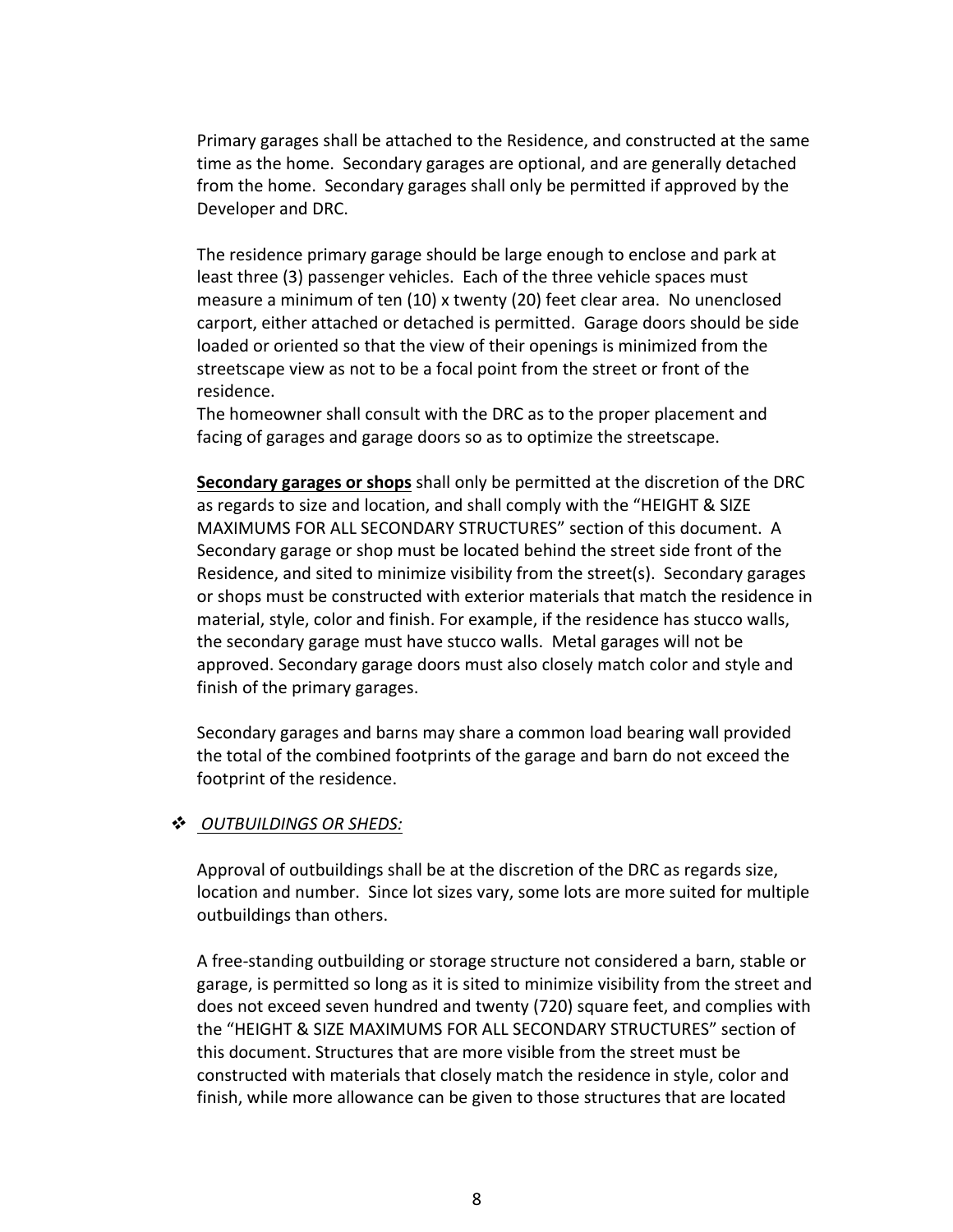behind the residence and/or screened by landscaping. Metal outbuildings will not be approved.

Outbuildings must be constructed with materials that match the residence exterior wall and roofing colors.

#### v *BARNS OR STABLES:*

For only those lots designated suitable for horses, (Lots with red dots indicate "no horses allowed" on the plot map on the website) a stable and/or paddock area may be constructed to house horse(s), associated equipment, food and supplies. The structure should be located completely behind the back wall of the residence and positioned to minimize visibility from the street(s). A barn or stable shall not exceed three hundred (300) square feet per permitted horse plus an additional five hundred (500) square feet for storage and shall comply with the "HEIGHT & SIZE MAXIMUMS FOR ALL SECONDARY STRUCTURES" section of this document. No horse trailers, hay, equipment or supplies may be stored outside the barn or stable where it is visible from streets or other lots.

The size (in square feet) of any fenced riding ring or arena must be included in the calculation of the approved paddock area. The calculations should be included on the plan and check list, along with the total lot size. Also include the total area of any other existing or proposed fenced area on the lot, as total enclosed fence area is limited to ten percent (10%) of the lot area.

The exterior finishes and colors of permitted barns and, stables shall be as close as possible to the same materials and colors used on the residence. Barns or stables may be built with interior metal wall panel components so long as the panels are not visible from the street or neighboring properties. The metal components should be interior, with exterior barn/stable material matching the exterior of the Residence. Roof material must match the Residence.

Adherence to the same setback minimums as those for the primary structure is required.

# *EXTERIOR FEATURES* of the PRIMARY RESIDENCE:

The structure and its exterior features should complement rather than conflict with the surrounding landscape.

Materials, colors and textures, therefore, are crucial elements to be considered in the Design Review. Individual needs and preferences will differ, but emphasis is placed on the use of quality exterior materials of a durable nature proven to be effective in our climate, as well as textured and colored to fit the natural environment.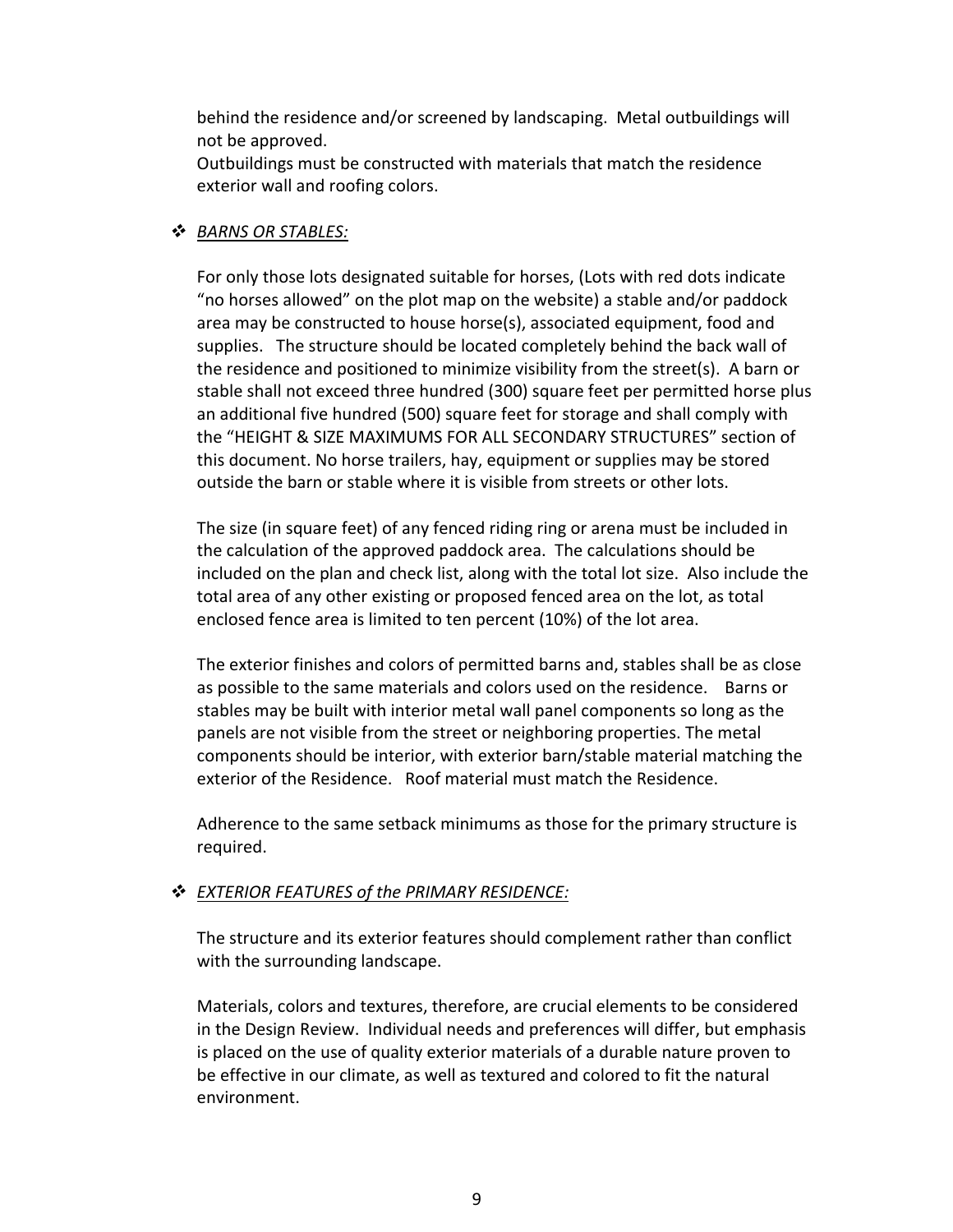For this reason, brick, stone and rock materials are excellent choices and the use of stucco and properly treated lumber products are also suitable. Because they are inconsistent with materials found in Nature, most manufactured products such as vinyl or aluminum siding are considered inappropriate, and will most likely not be permitted.

Exterior colors must be approved by the DRC prior to their application. A palette of subdued colors derived from nature is encouraged for all applications (e.g.: exterior walls, trim, doors, roof, gutters/downspouts, porch, patio, deck, fencing, etc.).

Colors should complement and blend into the surrounding natural habitat. Accent and trim colors should harmonize with the color of the body of the structure. 

Roof materials must also be of the highest quality to withstand frequent high winds and other forces of Nature. Metal roofs are discouraged and will likely not be approved by the DRC or Declarant unless they significantly enhance the architectural style. The pitch of the roof and the color of suitable roof material shall complement the design and colors used in the body of the structure as well as the surrounding environment. All roof vents and other penetrations shall be painted in a color that closely matches that of the roof material.

Porches, patios, terraces and decks are additional features desirable for enjoyment of the outside, and it is important that they, too, are carefully integrated into the design of the residence and consistent with the guidelines pertaining to appropriate materials and colors.

Driveways and pervious walkways also provide opportunities to inject interesting design elements into each Lot, and special care should be taken to lay-out shapes that complement the structure and the contour of the property. Concrete is the recommended material for driveways and walkways are best paved with small gravel or crushed rock in colors that blend with their surroundings.

See Garage Section for garage design criteria.

#### v *FENCING, WALLS*:

No perimeter fencing is permitted on any lot. Any fences or walls must be approved prior to construction by the DRC and must be set back a minimum of fifty (50) feet from exterior lot lines. The emphasis shall be on highlighting the wide open nature of the spaces at Pelican Lake Ranch. However, privacy fencing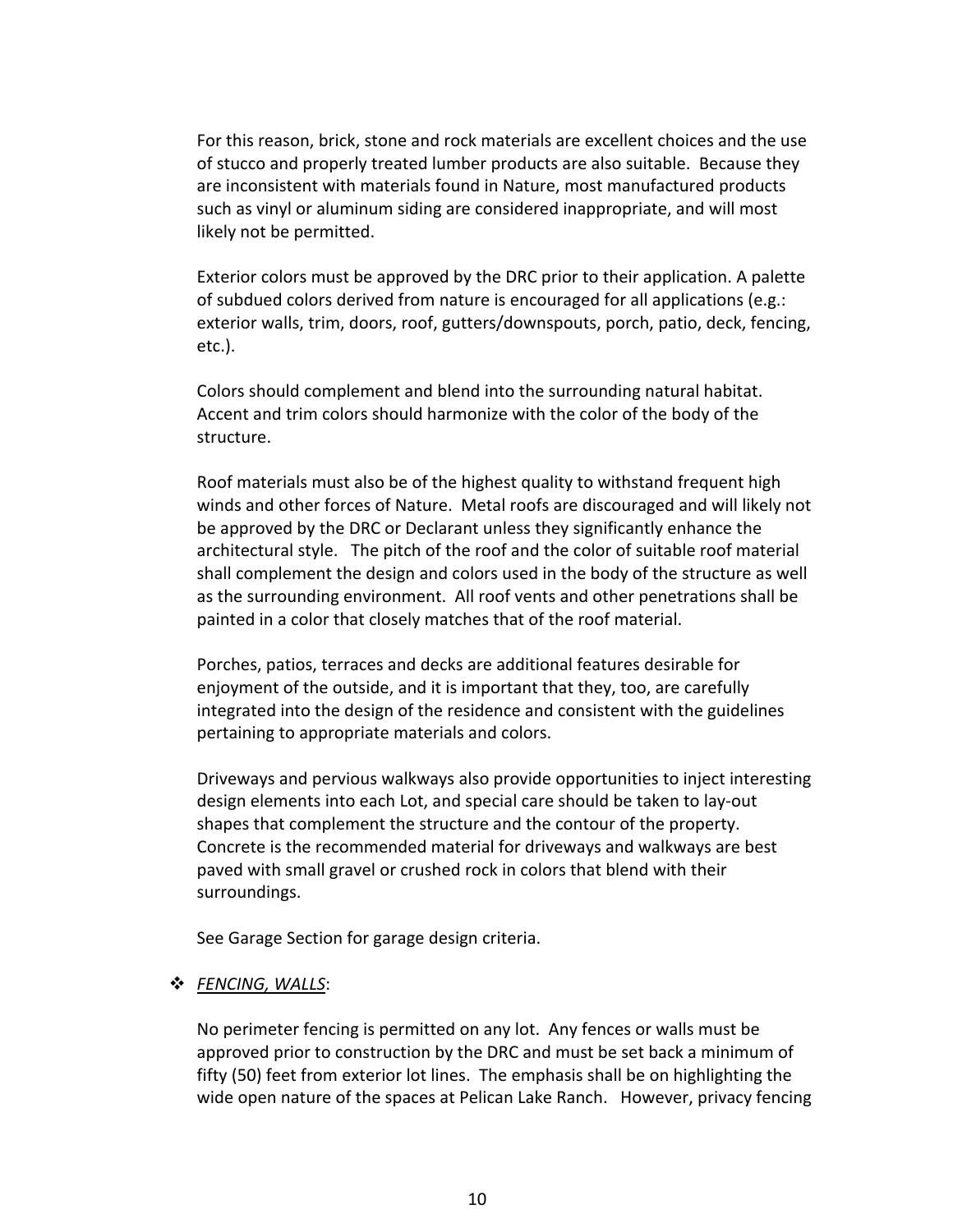may be added in areas adjacent to the residence and decorative fencing may be added to one or more areas. Fencing around a pool and to enclose a horse corral or paddock is required. The total areas enclosed cannot exceed ten percent  $(10\%)$  of the total acreage of the lot. (See Covenant Article 9.1.(g) for further information. The area of a fenced enclosure adjacent to the home or outbuilding shall not include the footprint of the Residence or structure in the calculation of the fenced area. The fenced area shall be considered to terminate at the face of the structure.

All fence, wall and gate dimensions, materials and colors must be integrated and harmonious with the design of the house and landscaping. Emphasis shall be placed on low mass and minimal scale and, in no case shall a fence exceed six  $(6)$ feet in height and walls, in most cases, should not exceed four (4) feet in height. Open rail fencing is preferred**.**

Enclosures for pets, as well, must conform to similar standards as for other yard or landscape fenced areas. Their dimensions, materials and colors must also complement those of the house. In no case, are chain-link fence enclosures deemed appropriate. If animal and pet containment is necessary, a minimum fourteen (14) gauge wire mesh may be anchored to the inside of open rail fencing, not to exceed the top rail height of the fencing. The recommended design for wire mesh is 2"x4" rectangular wire profile.

Horse corrals or paddocks on lots that allow horses may be fenced up to a maximum of ten percent (10%), as long as there is no other fencing on the lot. Horses shall not be allowed to graze on the lot or property or within District boundaries. 

Maximum fencing per lot is ten percent  $(10%)$  of total lot acreage including contiguous privacy/decorative fencing adjacent to residence, pet enclosures, swimming pool enclosures, corrals, paddocks, landscape fenced areas and all other fencing.

The DRR should include the fencing dimensions, materials, and colors on a plat or drawing showing the location of the requested fencing along with calculations of fenced area as a percentage of total lot acreage.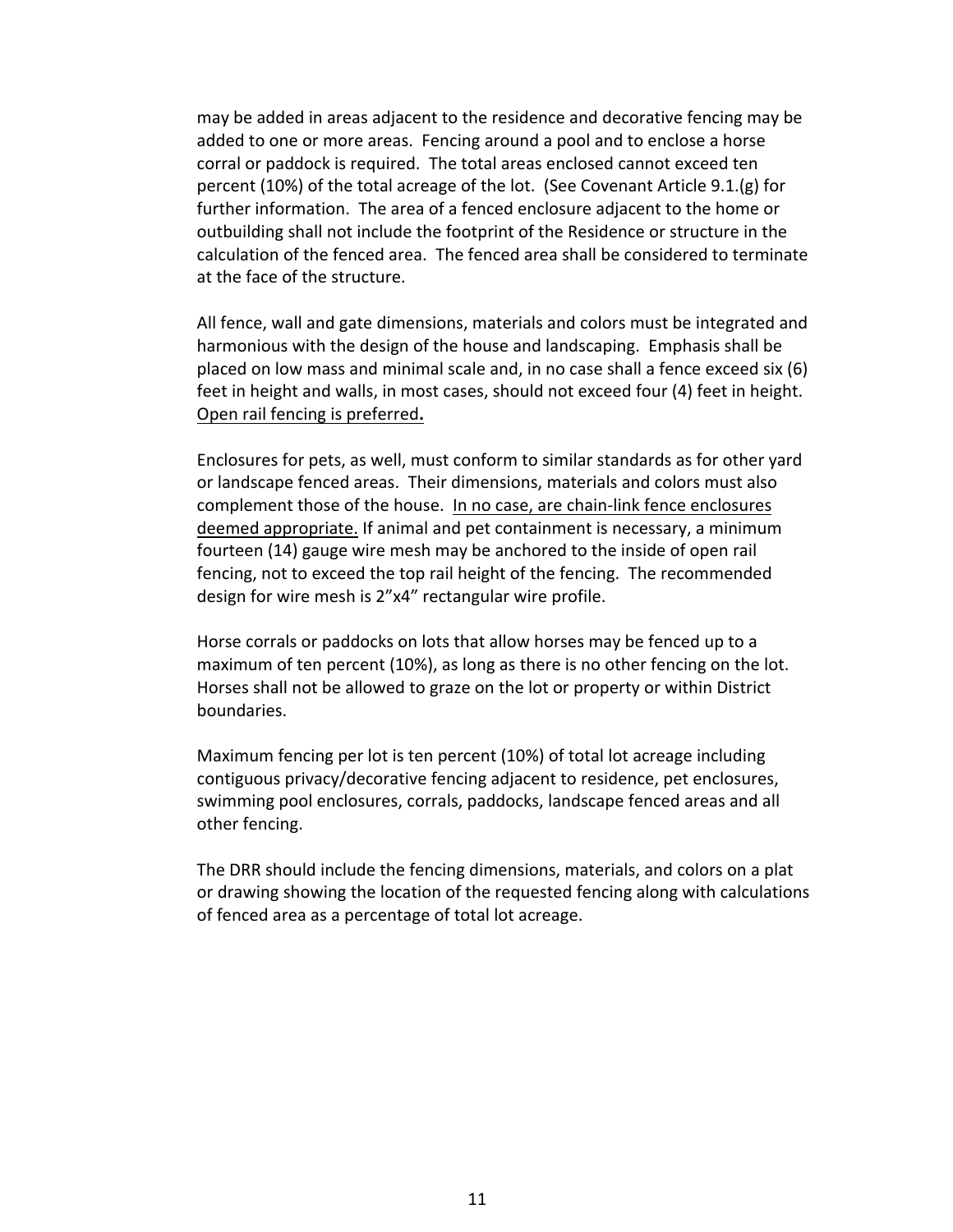#### Illustrated examples of fence types are shown below:



PRIVACY FENCE



v *SWIMMING POOLS*:

All swimming pools constructed on owner's lots shall be at or below grade and shall be fenced and approved by the DRC.

v *LANDSCAPING:*

The owner shall require the builder or contractor to take all possible measures to secure topsoil disturbed during construction in order to prevent wind-borne erosion and loss of valuable natural nutrients, and prevent storm water run-off during construction.

Landscaping, re-seeding and other reclamation activities shall be completed within seven (7) months of receipt of a Certificate of Occupancy. Any soil not reclaimed prior to winter must be straw crimped or use other means to minimize erosion until the next planting season.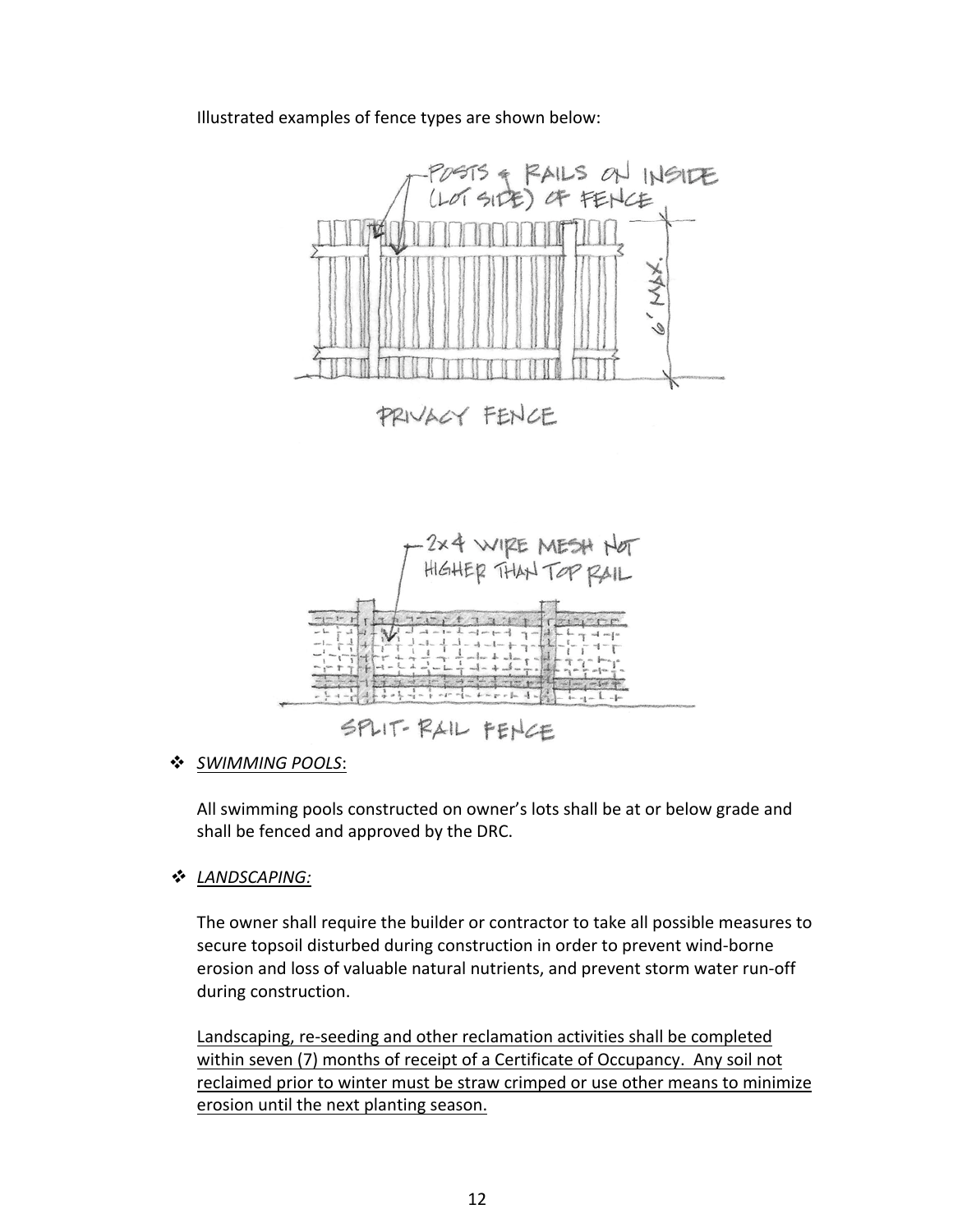The area immediately surrounding all four sides of the residence shall be tastefully landscaped and carefully maintained using rock, grass, plant or other materials compatible with the natural environment. Initial tree-planting and other landscaping and irrigation installation must be completed within seven (7) months of receipt of Certificate of Occupancy.

Trees are a very important part of landscaping on each improved lot. The Covenants require a Lot Owner plant at least fifteen (15) trees on the lot, ten (10) of which shall be evergreen and five (5) of which shall be deciduous trees. Of the ten  $(10)$  evergreen trees, at least five  $(5)$  shall be a minimum of five  $(5)$ feet in height and of the deciduous trees, at least two (2) trees shall be a minimum of ten (10) feet in height. Trees shall be set back from exterior lot lines such that at maturity no branches will extend within five (5) feet of the lot line. Utility easements should also be considered when planting trees as they are often twenty (20) feet to forty (40) feet from exterior lot lines. Dead trees must be removed immediately and replaced during the next planting season if needed to maintain the required tree type(s) and amount(s).

A listing of recommended plant materials suitable for our climate and soil conditions is available at the Community Center. Noxious or invasive plants as identified by Weld County shall not be permitted.

Other landscaping which requires sprinkler irrigation shall comprise an area not greater than five percent (5%) of the total acreage of the lot. These dimensions shall be called-out in detail on the plot plan.

No rock, plant material, top soil or similar items shall be removed from any other lot, from the District facilities, or common area, or REI, LLC lands without specific written consent of REI, LLC or the Beebe Draw Authority and the DRC.

#### v *LIGHTING:*

The intent of this guideline is to maintain the rural character of our setting, preserve the night sky and protect neighboring properties from bright and/or direct light sources. Exterior lighting on any lot shall be limited to identification signs and security/safety lighting. In all cases, down-lighting shall be installed with wattages and shields/frosting such that the light source is not directly visible, and light cast does not extend across lot lines.

#### v *ENERGY EFFICIENCY:*

CLOTHESLINES AND HANGERS: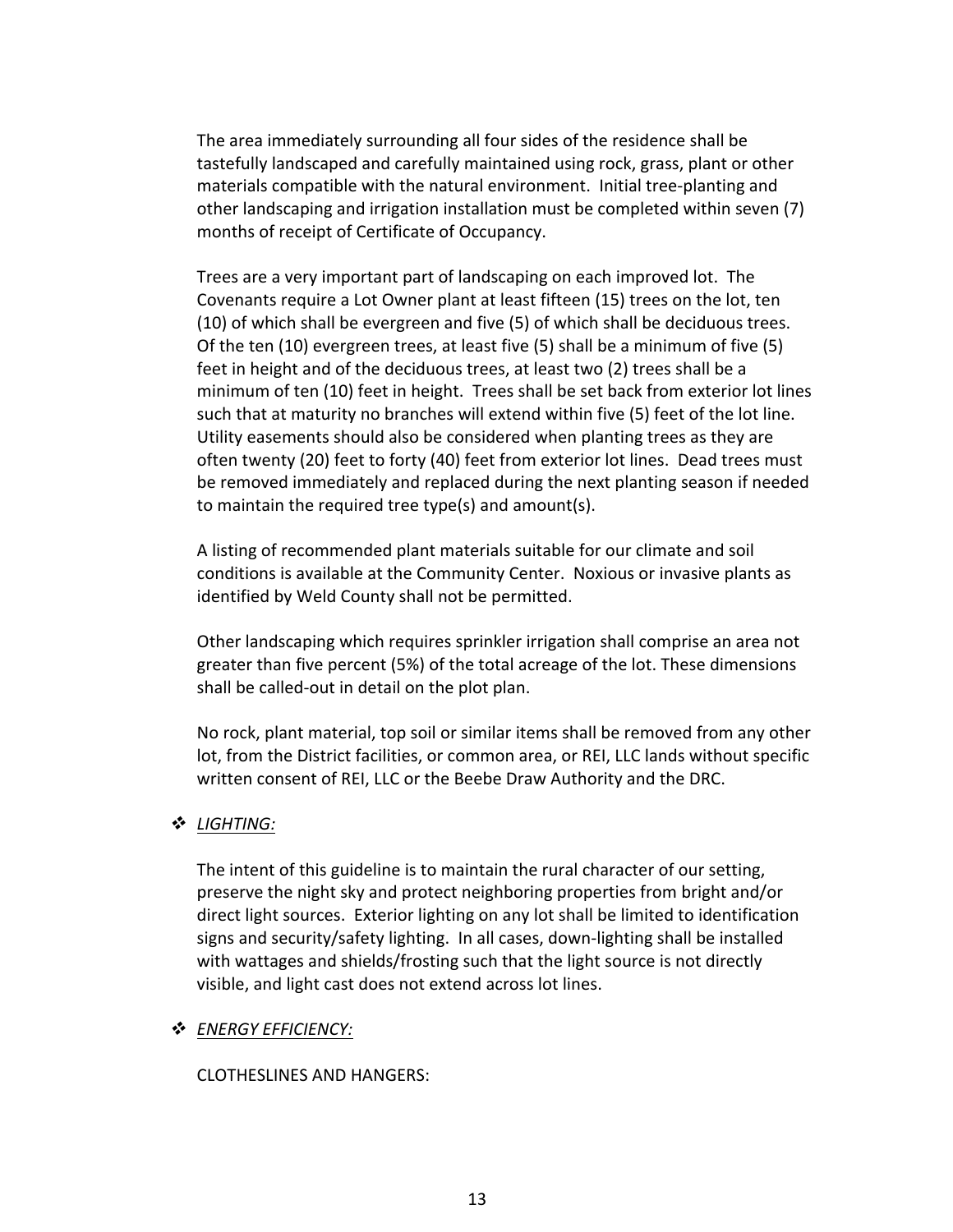Only retractable clotheslines are permitted, subject to Committee approval as to placement and external appearance. No clotheslines are permitted in the front yards. All clotheslines must be adequately screened from view as approved by the Committee.

#### WIND TURBINES:

Only wind-electric generators that meet the standards promulgated under C.R.S.40-2-124 are permitted subject to Committee approval as to the dimensions, placement and external appearance of such device, and as to any sound associated with the device. Submittal requirements for review include site plan showing location of device, total height of device, and maximum anticipated noise level (dB).

#### SOLAR PANELS:

Solar panels are permitted with Committee approval, and may be subject to restrictions regarding dimensions, placement and external appearance. Panels must be positioned to minimize visibility from adjoining lots or common areas, to the greatest extent reasonably possible.

#### EMERGENCY STANDBY GENERATORS:

Permanently mounted emergency generators shall be totally enclosed, have noise emissions not exceeding sixty-seven decibels (67dBA) at twenty-three (23) feet and be located to minimize visibility from the street.

#### v *FLAGPOLES AND FLAGS:*

Committee approval is required through submittal of a Design Review Request. Unless permitted in the Declaration, no flag or banner of any kind shall be displayed to the public view on any part of a Parcel or Home. The only exceptions include the American flag, military service flags, state flags, and sports flags. The American flag may be displayed on the property by homeowners or occupants, in windows, on balconies, or on poles, if the display complies with the Federal Flag Code, 4 U.S.C. 4 to 10. The maximum size of American Flag allowed is one measuring four  $(4)$  feet by six  $(6)$  feet. State Flags may be a maximum size of three  $(3)$  feet by five  $(5)$  feet in size. Sports Flags may be a maximum size of three (3) feet by five (5) feet in size.

Service flags may be displayed on the inside of a window or door of the unit owner's residence.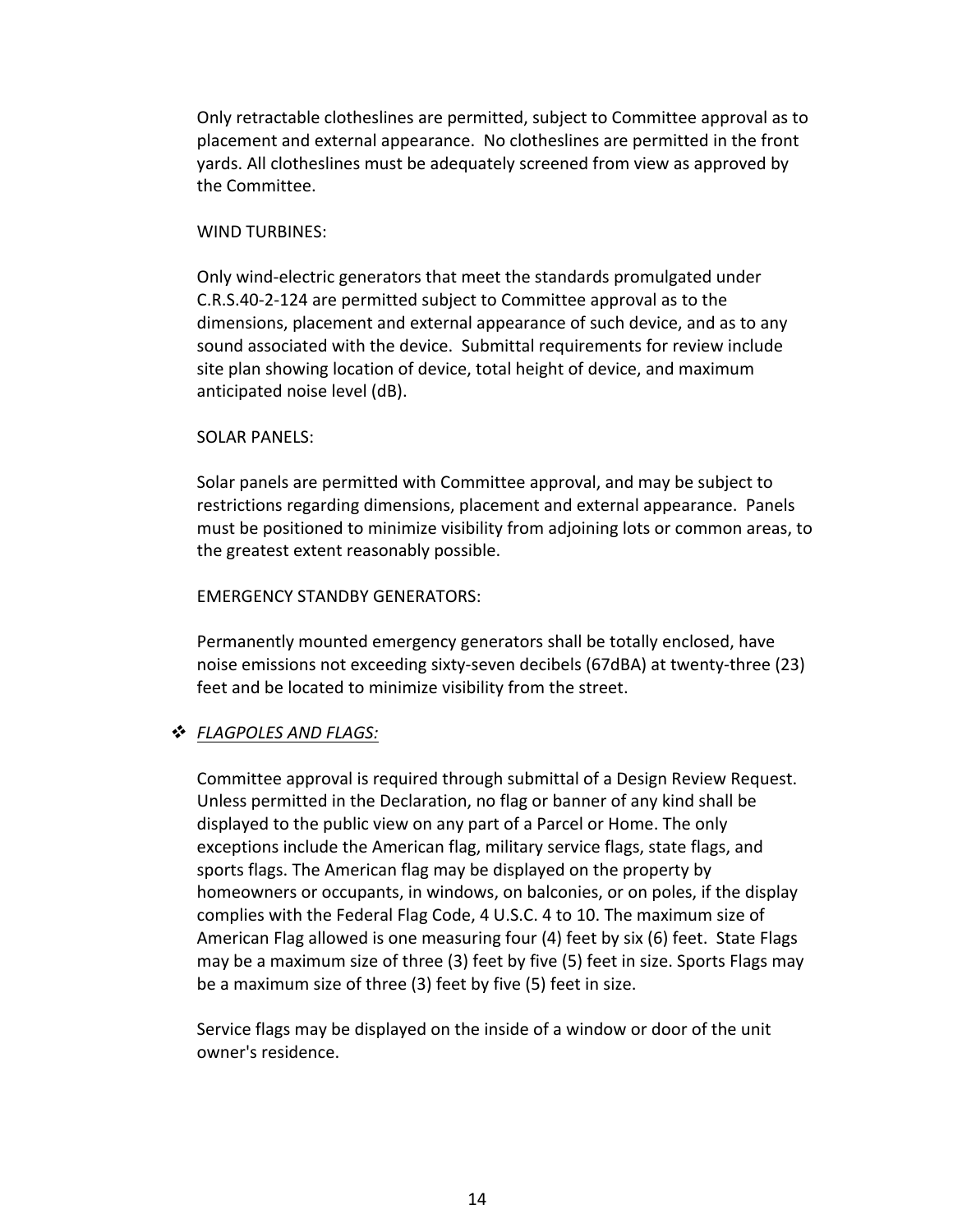Flagpoles are allowed on private property to fly the American and State flags only and may be a maximum height of eighteen (18) feet tall. Poles must be straight and have a factory finish. All flags and flagpoles must be kept in a clean, un-tattered, un-chipped, sightly manner at all times, conforming to the Federal Flag Code.

### v *CHANGES and INTERPRETATIONS:*

The Design Review Committee with prior written approval of the Declarant and the POA Board may update these guidelines as well as the provisions of the Design Review Process from time to time as necessary.

CONSTRUCTION OF IMPROVEMENTS AFTER APPROVAL BY DRC:

Following approval of the proposed improvements by the DRC (and, if applicable, approval by the Declarant), an owner must obtain any necessary approvals and permits from Weld County and or any other applicable governmental entities. Then the lot owner shall cause the approved improvements to be made to the lot in a timely fashion, and in any event within twelve (12) months, at which time the approved DRR expires, except with written DRC approval otherwise (and if applicable, with written Declarant approval otherwise).

Revised \_\_\_\_\_\_\_\_\_\_\_\_\_\_\_\_, 2017

Approved by Declarant on \_\_\_\_\_\_\_\_\_\_\_\_\_, 2017 by

\_\_\_\_\_\_\_\_\_\_\_\_\_\_\_\_\_\_\_\_\_\_\_\_\_\_\_\_\_\_\_\_\_\_\_, Manager of REI, LLC

Approved by the Association Board on \_\_\_\_\_\_\_\_\_\_\_\_, 2017

By the Association Board President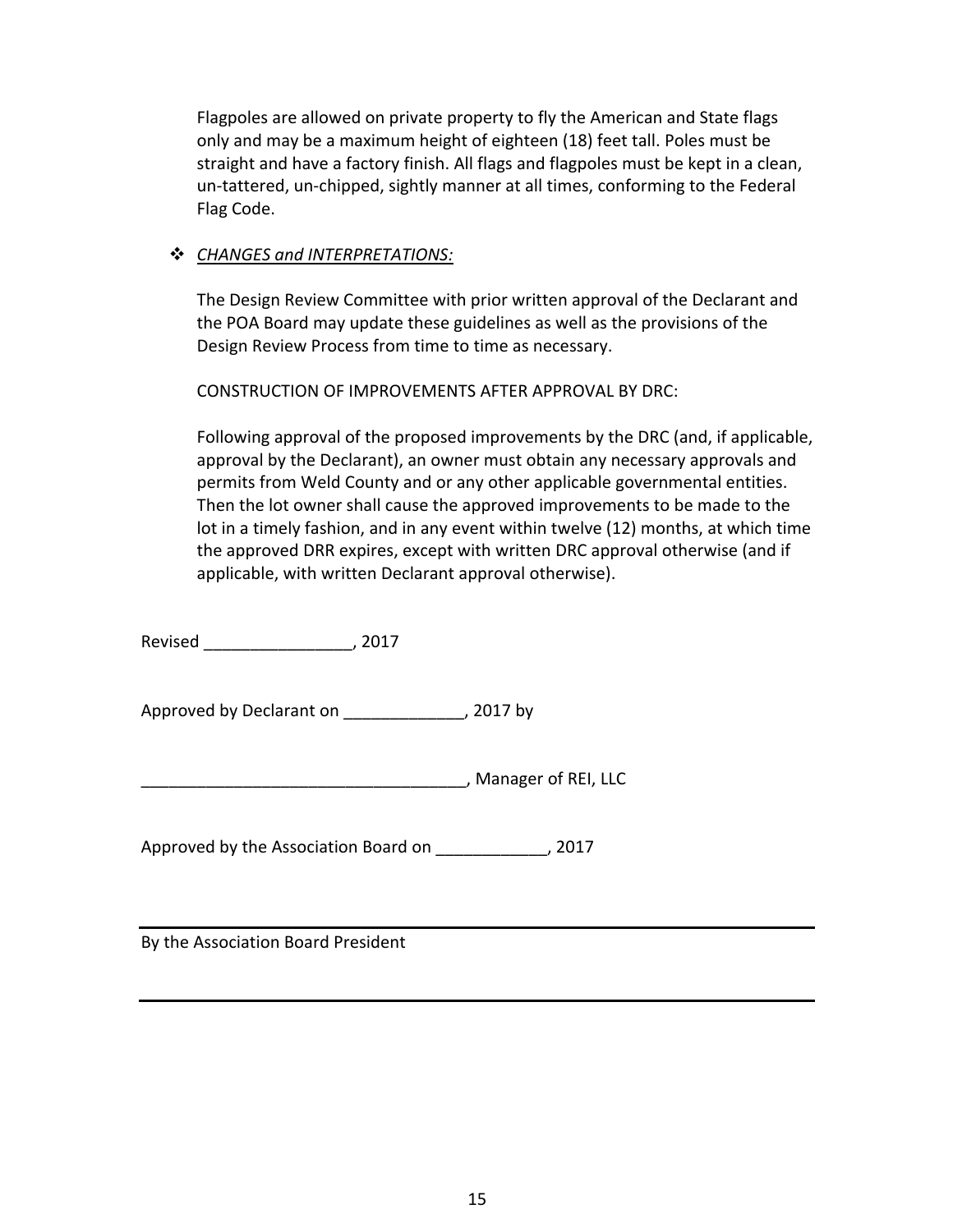# DRR Documentation Submission Checklist

- 1) \_\_\_\_\_Design Review Request Form (DRR), which can be obtained from the management company MSI or the Community Information and Sales Center.
- 2) New Residence Construction Check List, Landscape/Fencing Check List or Secondary Structure Check List.
- 3) Submit 1 (one) set of construction Plans in .pdf format so that they can be e-mailed, including elevations and specifications of materials, textures and colors, or provide 2 full size plan sets. The construction plans must show dimensions and square footages.
- 4) DRR submissions must include a surveyed plot plan or, if unavailable, scaled plans and drawings showing location of all existing and proposed building(s), driveway(s), landscaping, fences, and secondary structures showing adherence to the fifty (50) foot setbacks from all outer lot lines and three hundred (300) foot setback from any oil and gas above ground facility and thirtyfive (35) foot setback from any underground flow or transmission lines. Identify existing vs. proposed structures and improvements.
- 5) Plot plans included with each request shall specify the lot acreage, the location of all lot lines and setbacks, driveways, irrigated areas and landscaping features including fences and all existing and proposed structures.
- 6) In those applications that call for projects which have size restrictions such as paddock areas, fencing, irrigated areas, or structures, these dimensions shall be pre-calculated and specified on the plans or drawings.
- 7) Color and material samples shall also be furnished, and referenced on plans or drawings. Colors of all existing structures must be submitted when exterior colors on any of the structures are changed.
- 8) \_\_\_\_\_\_\_All submitted documentation, plans, drawings and color/material samples are not-returnable to the applicant by the DRC following its review.
- 9) Plans and drawings shall accurately depict the footprint of all structures, distinguishing between those that are existing vs. those that are proposed. Only four (4) total structures will be allowed per lot including the Residence.
- 10) Lettures of existing structures must be provided when requesting additional structures along with pictures and elevations of proposed structures.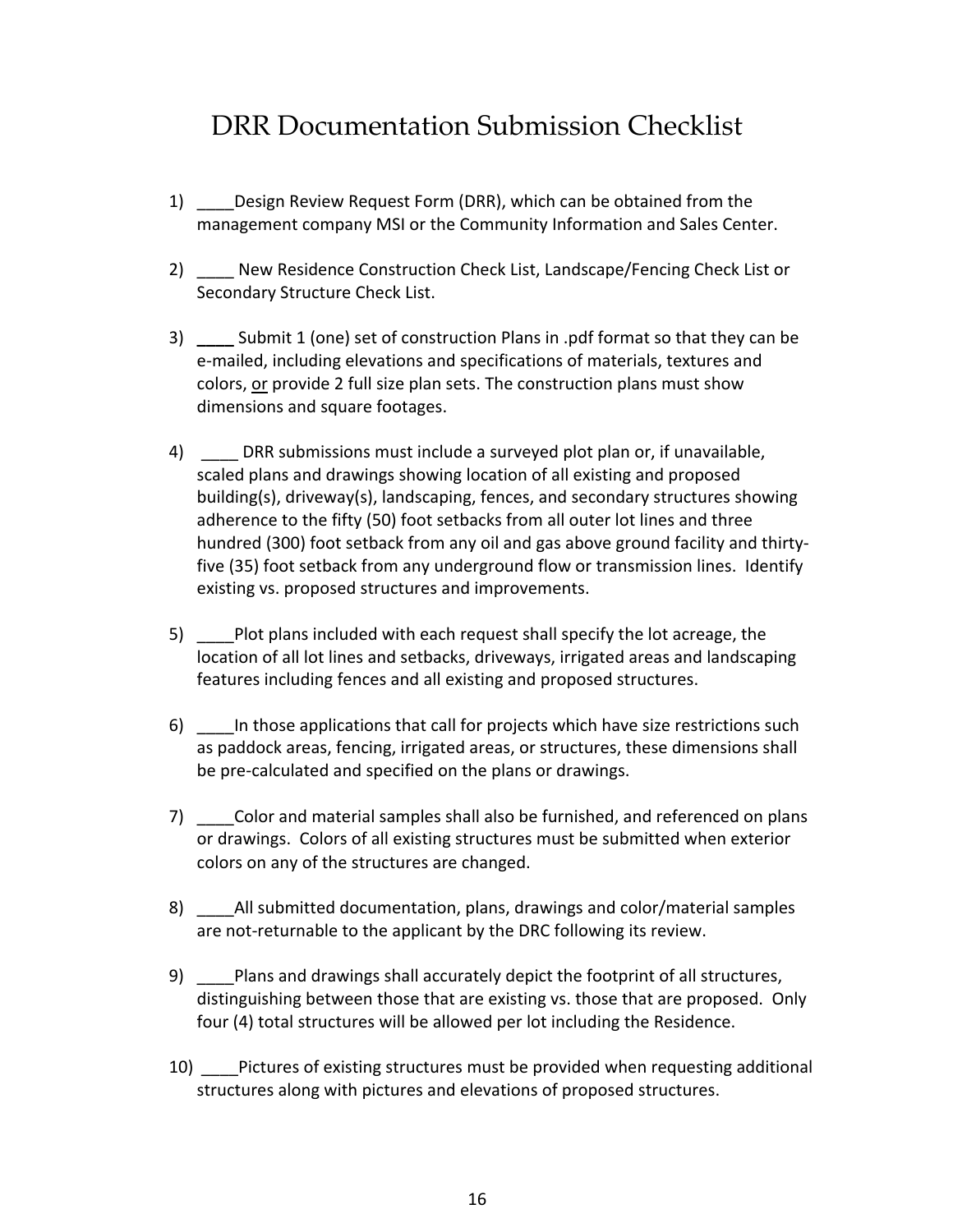# New Residence Construction Checklist

| Date Submitted: |         |        |  |
|-----------------|---------|--------|--|
| Lot $#$         | Address |        |  |
| Submitted by    |         |        |  |
| Phone           |         | e-mail |  |

\_\_\_\_Plan Review

\_\_\_\_Front elevation

\_\_\_\_Back elevation

\_\_\_\_Left elevation

\_\_\_\_Right elevation

Height Restrictions (No Residence shall exceed the lesser of 2-1/2 stories or 30 feet in height above front-yard final grade contiguous to the foundation)

\_\_\_\_ Minimum Floor Area Met: Square footage of proposed Residence:\_\_\_\_\_\_\_\_\_\_\_\_\_\_

\_\_\_\_ One-story structures-not less than 1,500 sq. ft. on the main level exclusive of garages, porches and patios, or other unfinished spaces.

\_\_\_\_Two-story structures - Not less than 1,000 sq. ft. at grade on ground floor and at least 800 sq.ft. on the second floor, unless residence has a full basement, in which case not less than 600 sq.ft. on the second floor.

Split-level structures with 2 or more levels above grade must have a minimum of 1,600 sq. ft. on the above ground levels.

\_\_\_\_ Same model and roof profile with cosmetic changes minimum two (2) lot spacing, same model with different roof profile and cosmetic changes minimum one (1) lot spacing. Lot spacing is the number of lots between similar houses counted by the shortest distance along either side of the connecting street(s).

\_\_\_\_ Setbacks must be adhered to. Surveyed plot plan must be provided showing adherence to easements and setbacks. Minimum setbacks are 50 ft. on all sides.. Setback from oil and gas facilities is 300 ft. minimum. Flow or transmission line setbacks are 35 ft. minimum.

\_\_\_\_3 Car Garage-side load or positioned as to minimize view from street

\_\_\_\_Brick, Stone, Rock identified

\_\_\_\_Siding material identified

\_\_\_\_Roof material identified

\_\_\_\_Deck

\_\_\_\_Patio

\_\_\_\_Driveway location and material (Driveways shall not interfere with the drainage plan set forth in the PUD Plan.) Driveways cannot be onto Beebe Draw Farms Parkway

\_\_\_\_Exterior Colors provided \_\_\_\_Roofing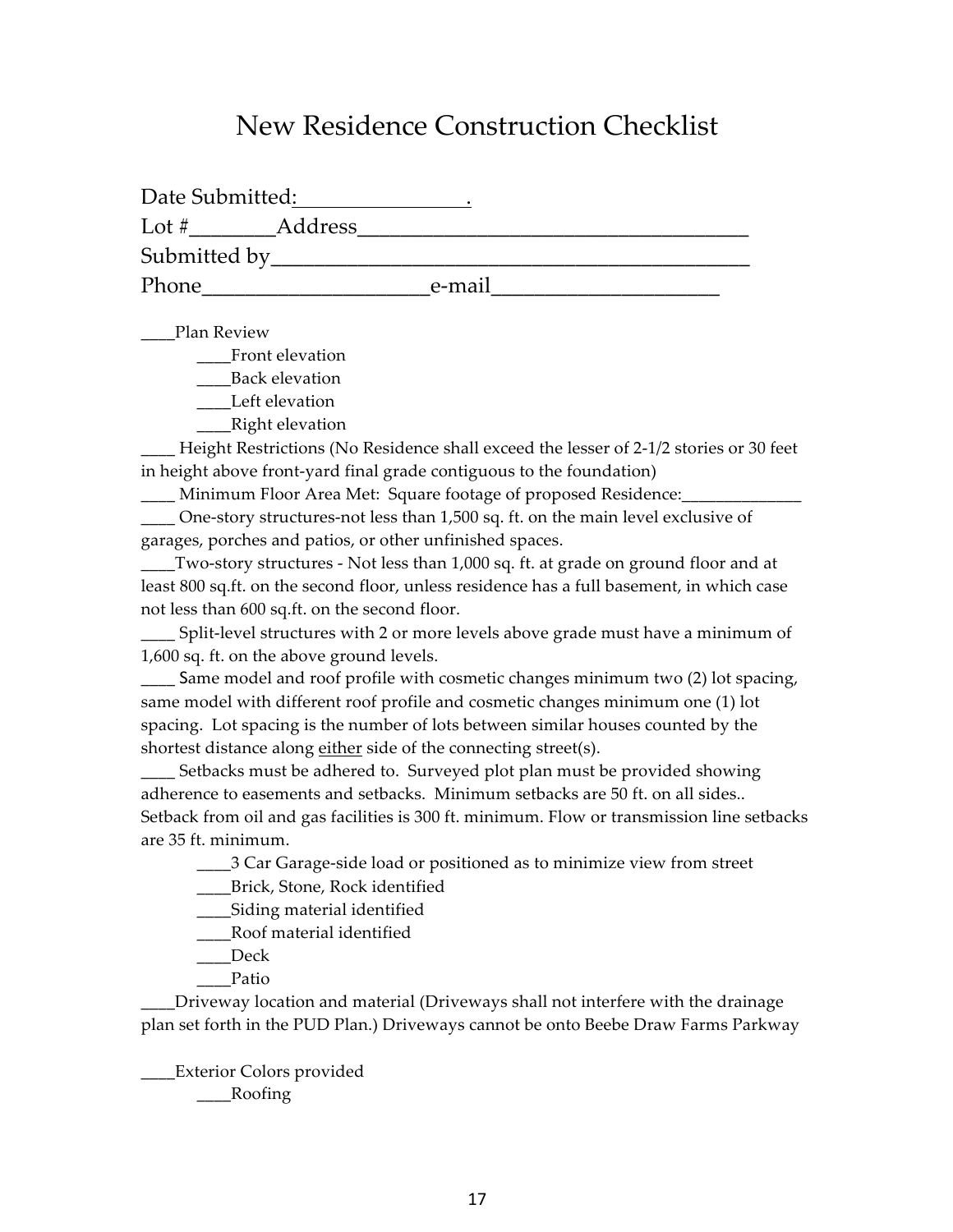\_\_\_\_Paint-Field, Trim

\_\_\_\_Brick, Stone, Rock

\_\_\_\_Other

\_\_\_\_Site Plan Review

\_\_\_\_Position on lot

\_\_\_\_Square footage of garage and ground floor living area

\_\_\_\_Setbacks Minimum of 50 ft.

\_\_\_\_Oil and Gas Facilities Setbacks 300 ft.

| Approved by | Date |
|-------------|------|
|             | Date |
|             | Date |

Notes: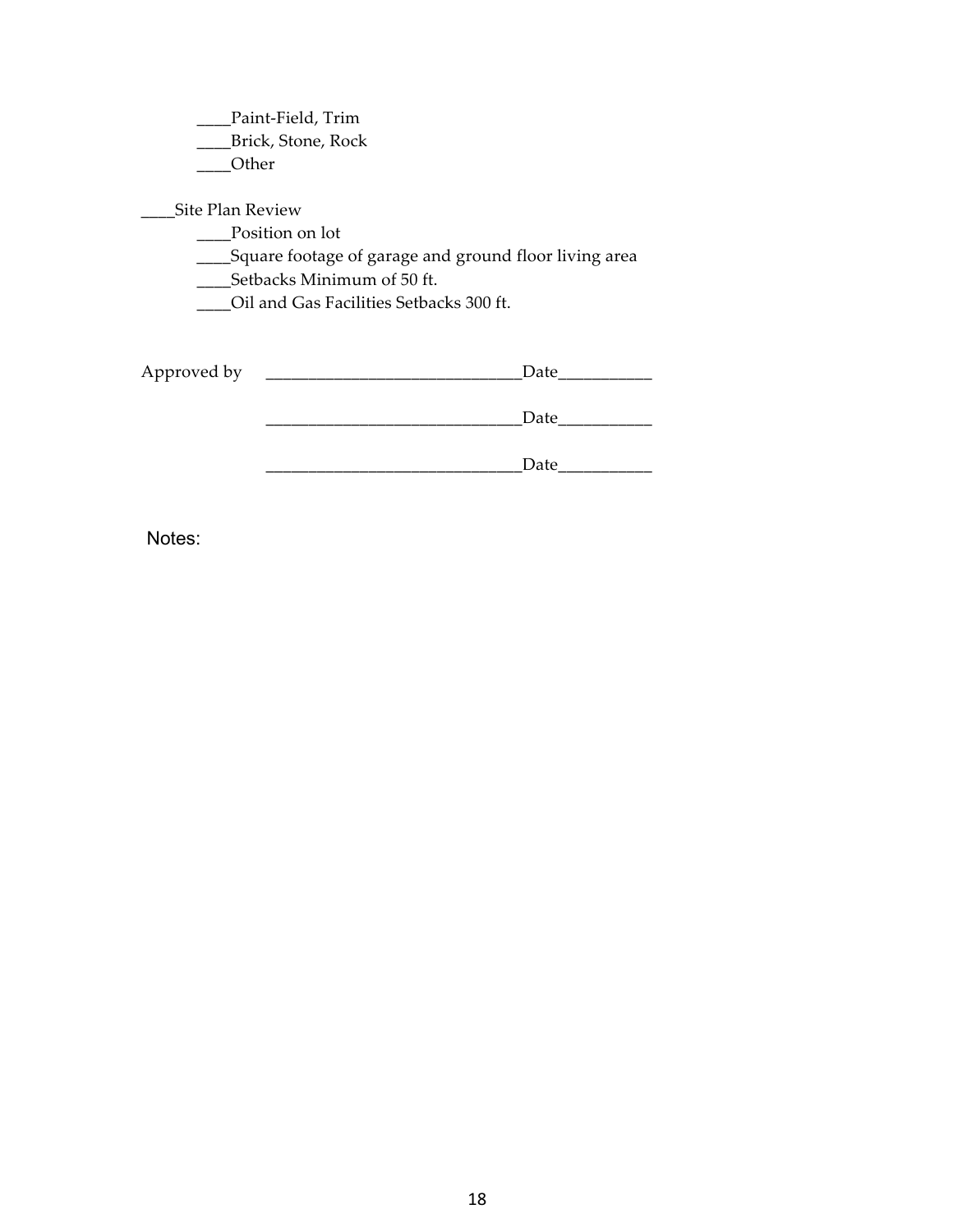# Landscape/Fencing Checklist

| Date of Submittal |         |  |  |
|-------------------|---------|--|--|
| Lot $#$           | Address |  |  |
| Submitted by      |         |  |  |
| Phone             |         |  |  |

\_\_\_\_Landscape plan shown on plot map

\_\_\_\_ Fencing to be a maximum of 10% of total lot acreage including paddock and other allowed fencing adjacent to the house. (calculations with square footages and lot sizes must be shown on landscape plan)

\_\_\_\_ Fencing -No perimeter fencing will be permitted on any Lot.

\_\_\_\_ Fencing – 50 foot setback from exterior lot lines.

\_\_\_\_Sprinkler Irrigated Area is limited to 5% of total lot acreage. (calculations with square footages must be shown)

Fencing Materials (Materials must be identified and include pictures and/or drawings)

\_\_\_\_The area on all four sides adjacent to the Residence shall be landscaped four (4) feet from the structure.

\_\_\_\_ Within seven (7) months after receiving the receipt of a Certificate of Occupancy, a Lot owner shall plant at least 15 trees. 10 of which are evergreens and 5 of which shall be deciduous trees. Of the 10 evergreens, at least 5 shall be a minimum of 5' in height and of the 5 deciduous trees, at least 2 shall be a minimum of 10' in height.

\_\_\_\_Tree height must be identified on the drawing provided.

\_\_\_\_ Any soil not reclaimed prior to winter must be straw crimped or use other means to minimize erosion until the next planting season.

\_\_\_\_ Note: No rock, plant material, top soil or similar items shall be removed from any other Lot, from the District Facilities, or from the Common Area of REI property by an Owner for the purpose of moving the same to or placing the same upon such Owner's Lot.

Approved by **Example 20** Date

Notes: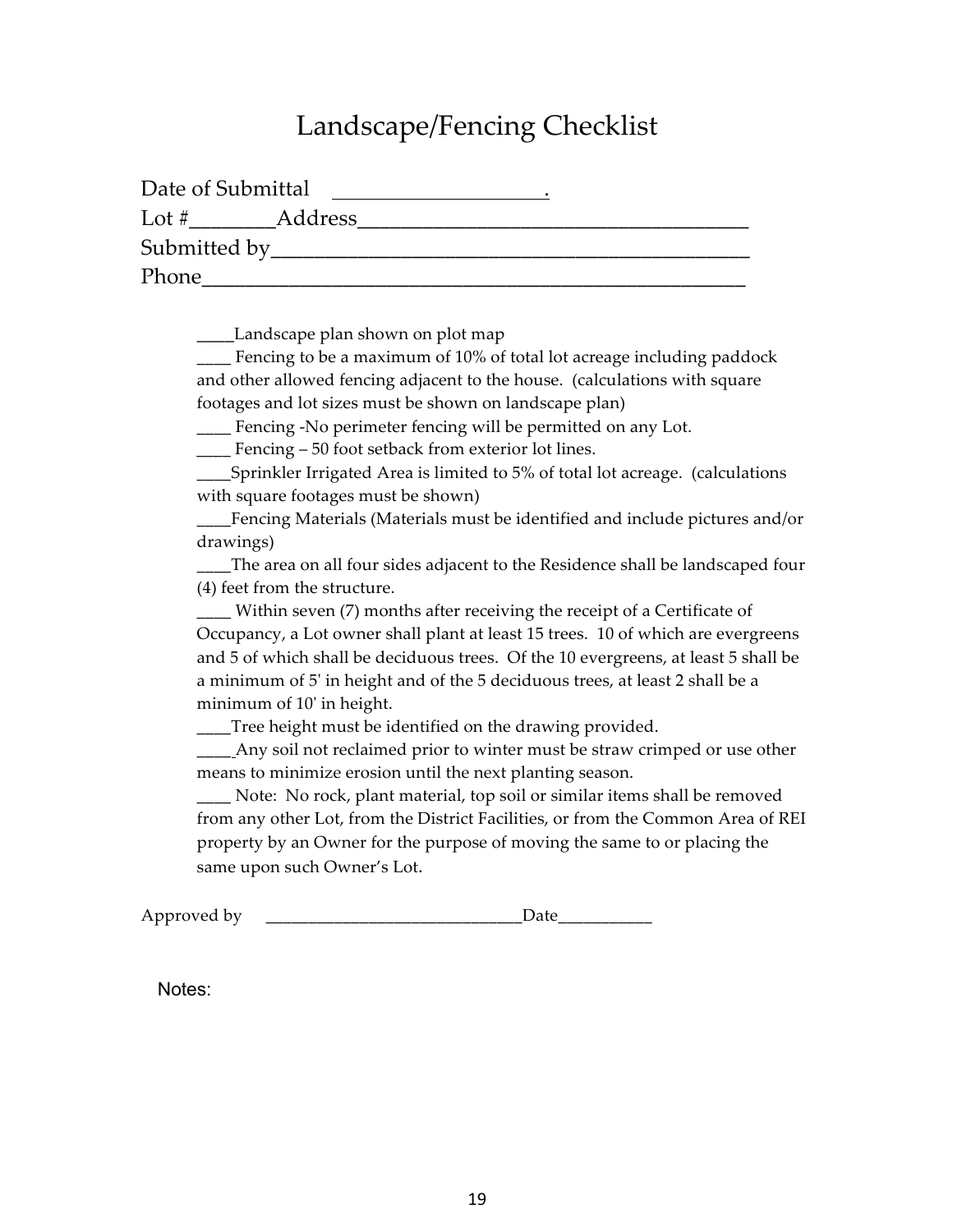# Secondary Structure Checklist

| Date Submitted: |         |        |  |
|-----------------|---------|--------|--|
| Lot #           | Address |        |  |
| Submitted by    |         |        |  |
| Phone           |         | e-mail |  |

\_\_\_\_Plan Review

\_\_\_\_Front elevation

\_\_\_\_Back elevation

\_\_\_\_Left elevation

\_\_\_\_Right elevation

\_\_\_\_Drawings or plans scaled properly

\_\_\_\_Dimensions with square footages and setbacks properly displayed on Plans or drawings. Minimum spacing between structures is fifteen (15) feet.

\_\_\_\_Square footage calculations and percent of lot calculations including total of all secondary structures.

Plans or scaled drawings show existing and proposed structures

Structure does not exceed the lessor of the footprint of the Residence or 2,500 square feet. The length of the structure does not exceed three (3) times the width of the structure.

\_\_\_\_ Sidewall height does not exceed sixteen (16) feet and roof peak height does not exceed the lesser of two and one half  $(2\text{-}1/2)$  stories or thirty (30) feet in height above final grade contiguous to the foundation.

Sidewall heights greater than twelve (12) feet have additional evergreen trees, with a minimum height of five (5) feet, planted in a double offset row to screen structure.

\_\_\_\_ The maximum number of secondary structures is three (3), of which only one (1) can be a barn, only one (1) can be a secondary garage/shop, and two (2) can be sheds or outbuildings.

 $\Box$  The maximum area of all secondary structures shall not exceed four percent (4%) of the total lot acreage.

\_\_\_\_ Only designated horse lots can have a stable or paddock area. Must be located behind residence and paddock cover a maximum of 10% of total area of the lot.

\_\_\_\_\_Outbuildings/Sheds no larger than 720 square feet.

Barns must not be larger than 300 sq.ft. per permitted horse plus an additional 500 square feet for storage.

\_\_\_\_ Fencing grand total for each lot including paddock and all other fencing cannot exceed 10% of total lot acreage.

Setbacks must be adhered to. Surveyed plot plan must be provided showing adherence to easements and setbacks. Minimum setbacks are 50 ft. on all sides. Setback from oil and gas facilities is 300 ft. minimum. Flow or transmission line setbacks are 35